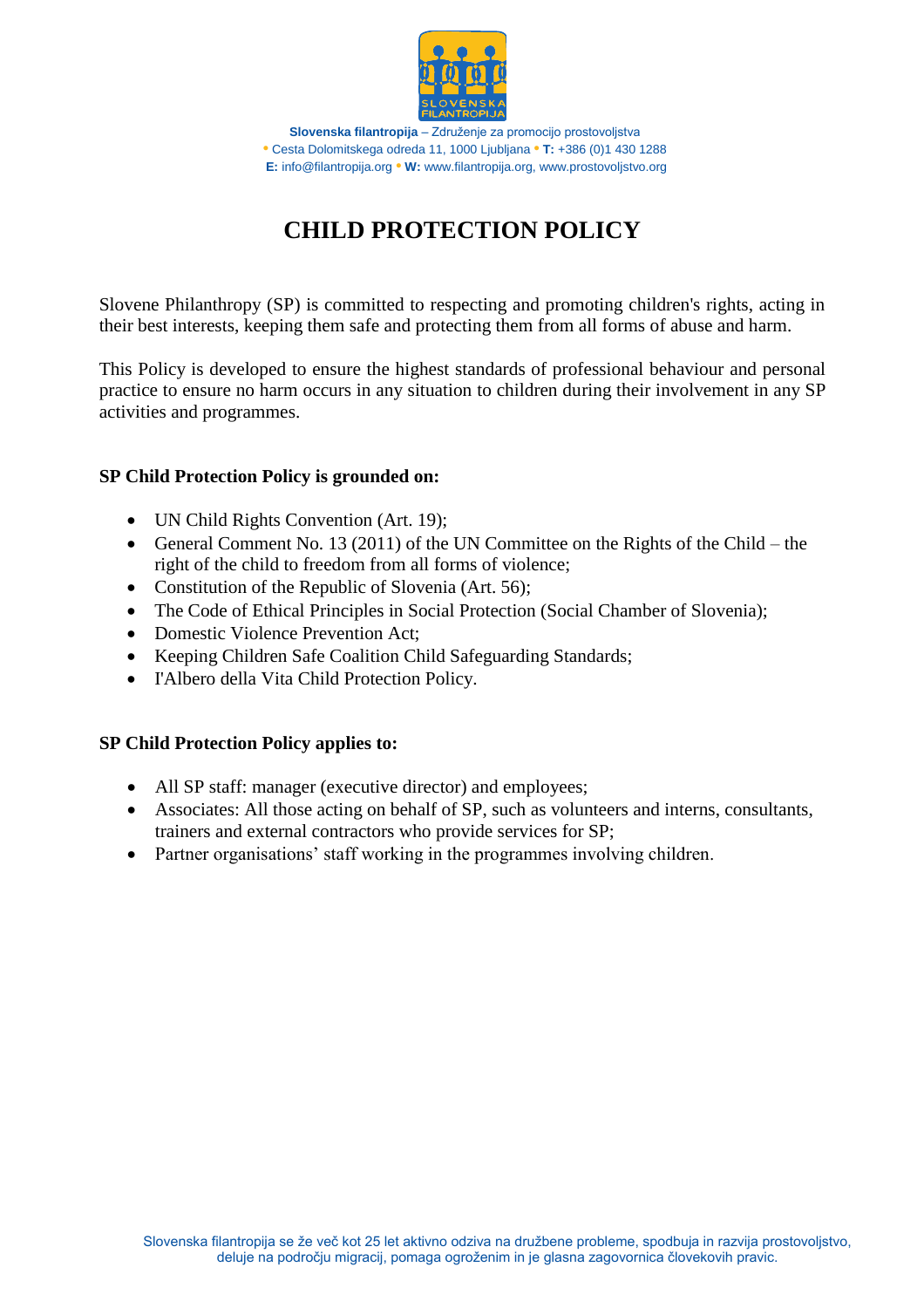

# **DEFINITIONS UNDER THE CHILD PROTECTION POLICY**

#### *Children*

In line with the UNCRC, for the purposes of the present Policy, a child means every human being below the age of eighteen years. (UNCRC Article 1).

*Abuse* 

 $\overline{\phantom{a}}$ 

In line with WHO definitions, child abuse or maltreatment constitutes all forms of physical and/or emotional ill-treatment, sexual abuse, neglect or negligent treatment or commercial or other exploitation, resulting in actual or potential harm to the child's health, survival, development or dignity in the context of a relationship of responsibility, trust or power.

*Physical abuse* is defined as those acts that cause actual physical harm or have the potential for harm.

*Emotional abuse* is persistent emotional ill-treatment of a child such as to cause severe and persistent effects on the child's emotional development.

*Sexual abuse* is defined as those acts where a perpetrator uses a child for sexual gratification. It involves forcing or enticing a child to take part in sexual activities, whether or not the child is aware of what is happening.

*Neglect* refers to the persistent failure to meet the child's basic physical and/ or psychological needs, likely to result in the serious impairment of the child's physical or cognitive development.

*Violence* is defined as physical, psychological (psychosocial), and sexual violence to children through abuse, neglect or exploitation, as acts of commission or omission in direct or indirect forms, that endanger or harm the child's dignity, physical, psychological, or social status, or development.

*Trafficking in persons (Human trafficking)* means the recruitment, transportation, transfer, harbouring or receipt of persons, by means of the threat or use of force or other forms of coercion, of abduction, of fraud, of deception, of the abuse of power or of a position of vulnerability or of the giving or receiving of payments or benefits to achieve the consent of a person having control over another person, for the purpose of exploitation. Exploitation shall include, at a minimum, the exploitation of the prostitution of others or other forms of sexual exploitation, forced labour or services, slavery or practices similar to slavery, servitude or the removal of organs. The consent of a victim of trafficking in persons to the intended exploitation set forth in previous sentence is irrelevant where any of the means set in previous sentence have been used. The recruitment, transportation, transfer, harbouring or receipt of a child for the purpose of exploitation shall be considered human trafficking even if this does not involve any of the means set forth in first sentence.<sup>1</sup>

<sup>1</sup> Protocol to Prevent, Suppress and Punish Trafficking in Persons Especially Women and Children, supplementing the United Nations Convention against Transnational Organized Crime (Official Gazette of the Republic of Slovenia, no. 48/2004).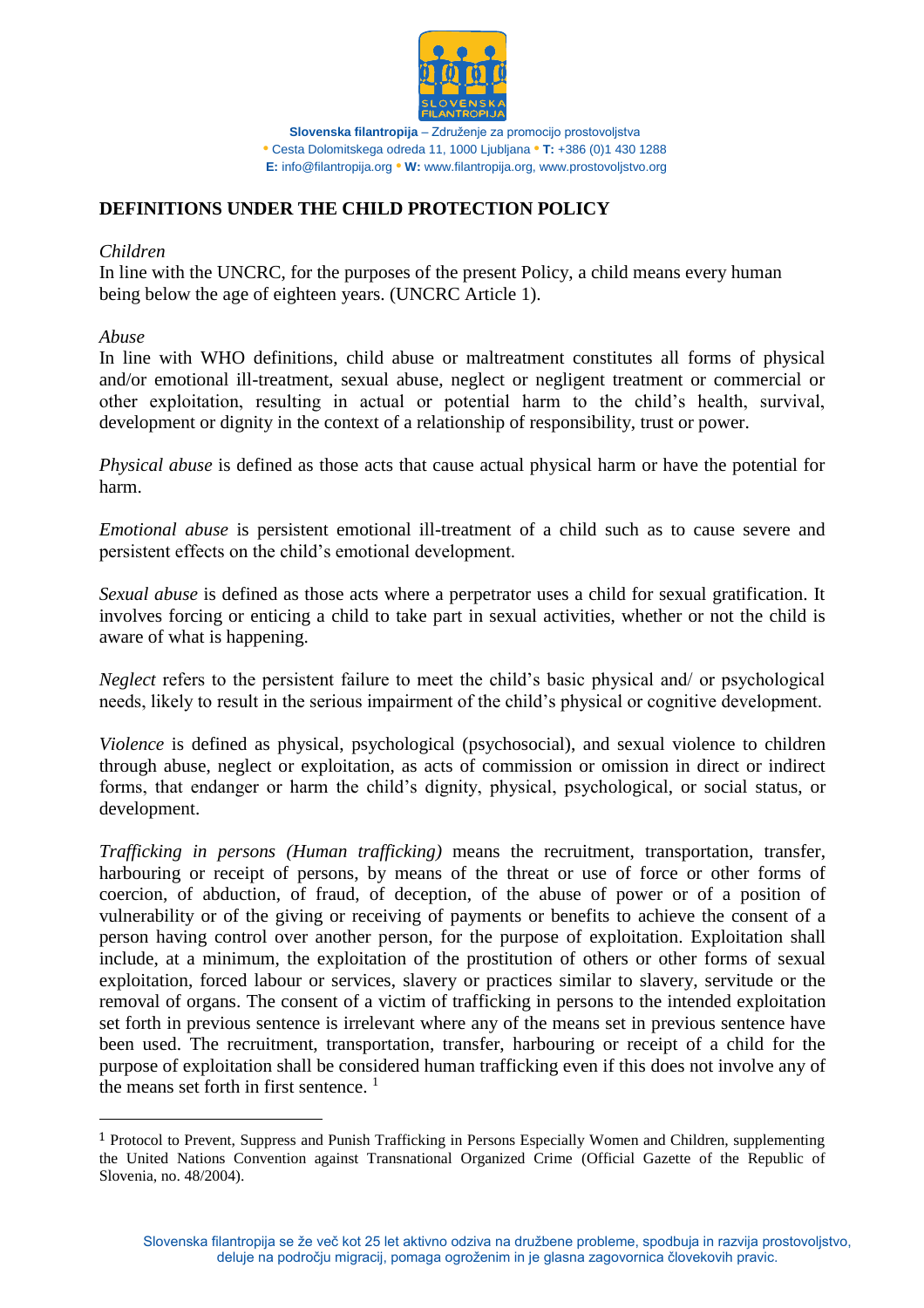

## **PRINCIPLES**

All children have equal rights to protection from harm and abuse.

Organisations have a duty of care to children with whom they work, are in contact with, or who are affected by their work and operations.

Everybody has a responsibility to support the protection of children.

The right of children to have their best interests be a primary consideration in all matters involving or affecting them must be respected, especially when they are victims of violence, as well as in all measures of prevention.

Children's rights to be heard and to have their views given due weight must be respected systematically in all decision making processes, and their empowerment and participation should be central to child caregiving and protection strategies and programmes.

## **OBJECTIVES**

To make all SP staff, associates and partner organizations' staff aware about all aspects of child protection and all the procedure about the prevention, disclosure, reporting and responding to abuses.

To ensure that all SP staff, associates and partner organizations' staff are well supported in meeting their roles and responsibilities in protecting children.

To ensure that all children involved in actions and programmes directly implemented or supported by SP are kept safe from all forms of abuse and harm and that any concerns we have about children's safety within the communities in which we work, are reported to the appropriate authorities.

## **IMPLEMENTATION**

 $\overline{\phantom{a}}$ 

SP staff, associates and partner organizations' staff are bound to the respect of SP Child Protection Policy and commit themselves to:

#### **Awareness and information sharing**

- Promote the open and free discussion about all issues related to child protection, promoting child wellbeing and keeping children safe from abuse and harm.
- Provide adequate information to its staff, associates and partner organizations' staff about SP Child Protection Policy, Code of Conduct (Appendix 1) and Complaint Procedure (Appendix 2).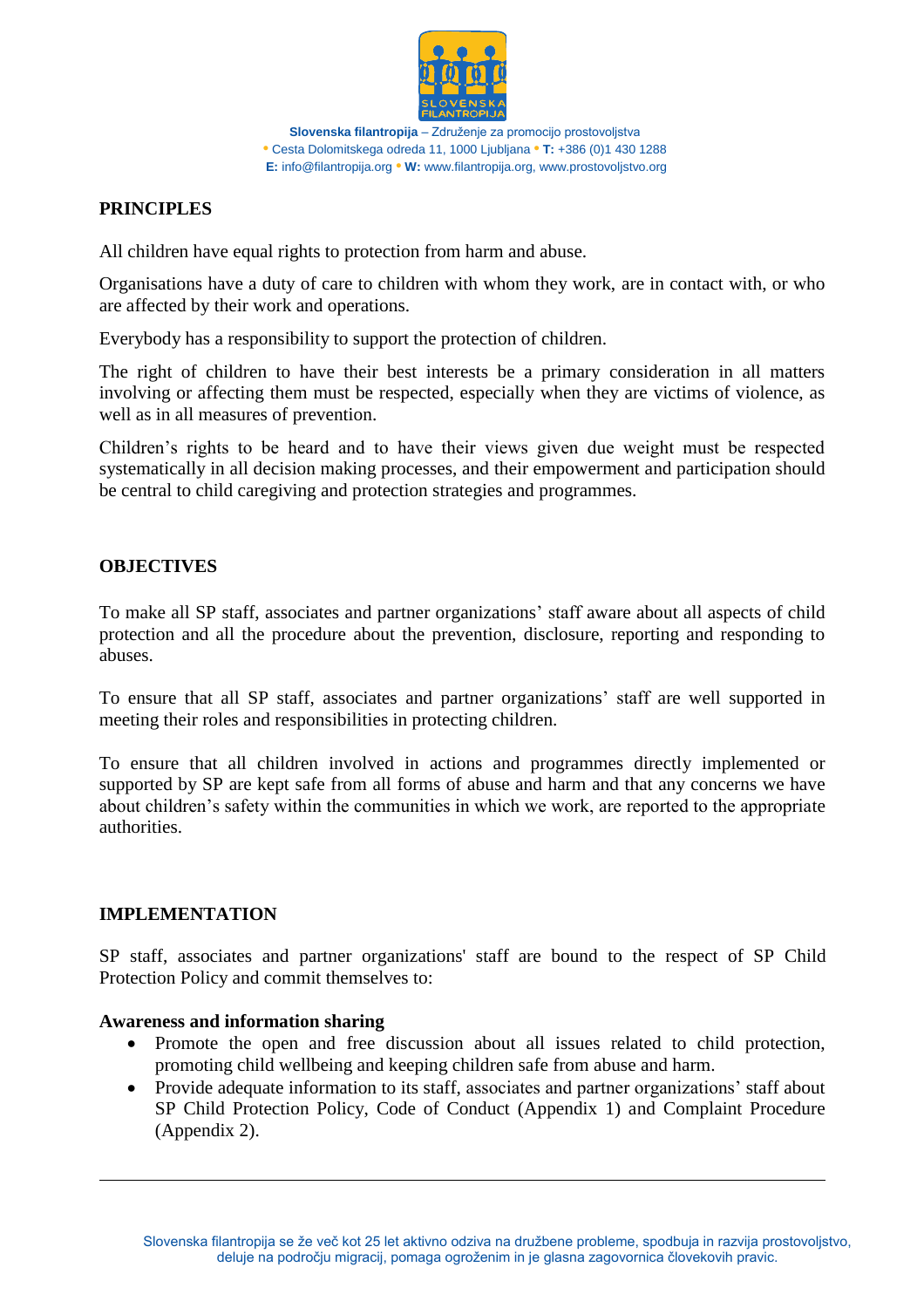

- Establish clear roles and responsibilities regarding the monitoring of the respect and the enforcement of SP Child Protection Policy.
- Ensure that children and their parents/guardians are informed about SP Complaint Procedure, about their rights to be heard and to grow up free from all forms of abuses and violence.

## **Prevention**

- Guarantee high professional standards to be applied during the selection of staff, associates and partner organizations.
- Provide adequate training to staff and associates on child protection.
- Ensure that all projects and programmes will be designed and implemented to minimise the risk of harm to the children we come into contact with or impact upon directly or indirectly by our actions.
- Foreseen specific supervision mechanisms for SP staff, associates and partner organizations directly working with children as a space for open and free discussion about Child protection concerns coming from any SP directly implemented or supported Action.
- Promote a safe, free and open environment where children are encouraged to discuss their concerns and rights and to express their point of view.

#### **Reporting**

- Provide to all SP staff, associates and partner organizations' staff clear procedures for reporting any child abuse and child protection concerns.
- Ensure child-friendly reporting mechanisms, so that children can report in confidence and safety about experienced maltreatment, abuse and violence.
- Guarantee that any child abuse/child protection concern is treated and investigated keeping the highest degree of confidence.

#### **Responding**

- Investigate any concern about the conduct of SP staff, associates and partner organizations' staff according to SP Child Protection Policy; investigation may result in disciplinary proceedings, reporting to the concerned authorities and in the immediate termination of contract or partnership agreement.
- Foresee all needed measures for ensuring child protection and security in case of proven child abuse and neglect and report to the concerned authorities.
- Periodically review the Policy, according to the feedback and experience.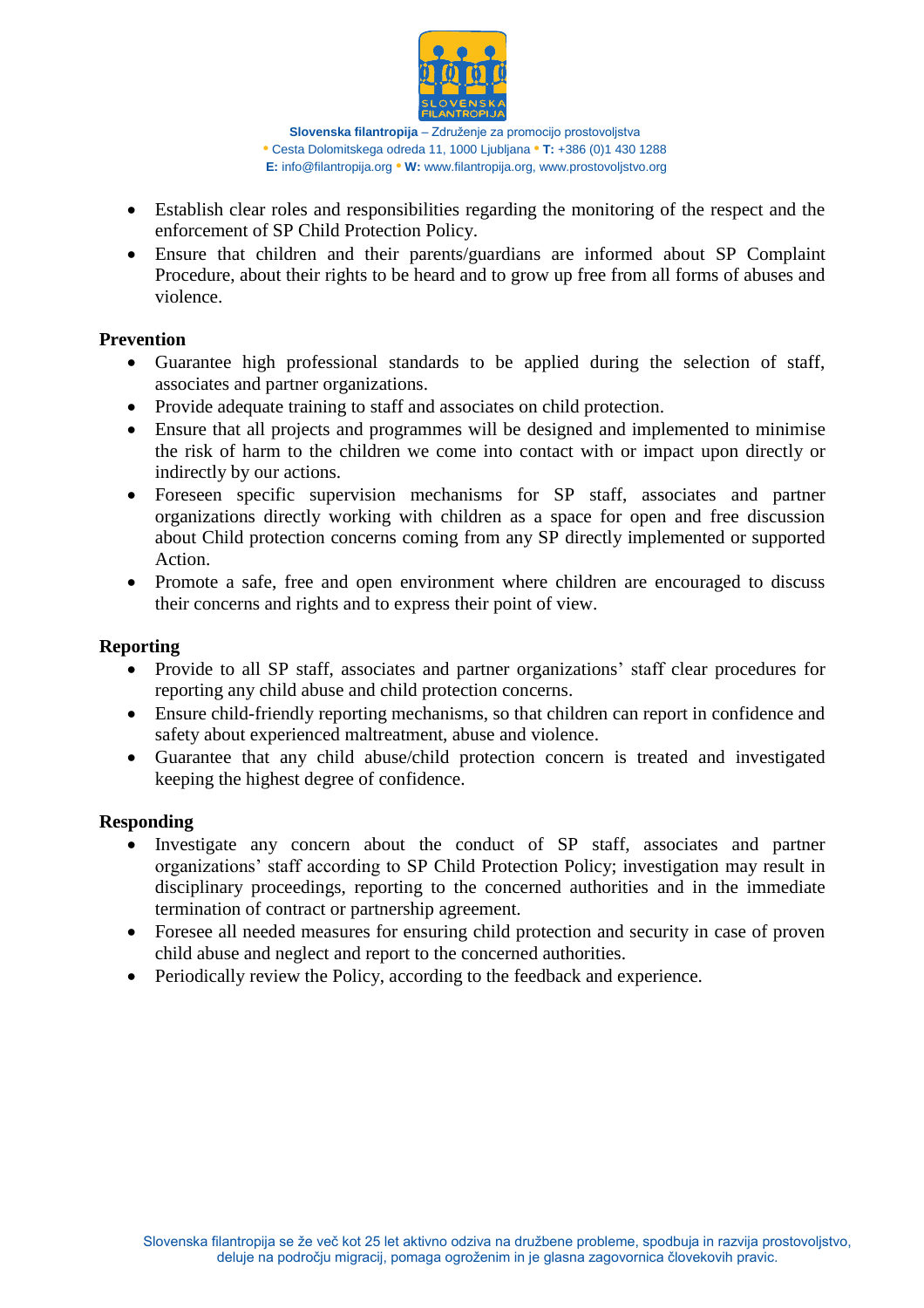

# **APPENDIX 1: CHILD PROTECTION CODE OF CONDUCT**

This Code of Conduct includes guidance on ethical and proper standards of behaviour and defines acceptable and unacceptable behaviour of adults towards children. SP considers all forms of abuse and harm towards children to be unacceptable. Any form of unacceptable behaviour which breaches this Code of Conduct must be reported.

#### **Do:**

- Treat all children with respect and equally.
- Encourage and respect children's voices and views.
- Plan activities in such a way to minimise the risk of harm.
- Develop special measures/supervision to protect younger and especially vulnerable children from peer and adult abuse.
- Use non-violent and positive behaviour methods when supervising children.
- Inform children and their parents of their right to report any worrying situations and how they can raise a concern.
- Ensure that information concerning children and families remains confidential.
- Make sure that another adult is present or try to be visible when being in contact with a child.
- Obtain written consent from the child and parent/guardian when photographing, filming or requesting personal information for activities. This includes explaining to children and their parent/guardian how the photographs, films/videos or information will be used.
- Ensure photographs, films/videos present children in a dignified and respectful manner and that the identities and sensitive information about children are not disclosed.
- Immediately report concerns or allegations of child abuse and of behaviour which goes against the principles of the Child Protection Policy and Code of Conduct to the mentor or directly superior and to the Child Protection Focal Person. The Child Protection Focal Person immediately informs executive director and participates in the procedure.

## **Do not:**

- Discriminate against, treat children unequally or unfairly or in favour of particular children to the exclusion of others.
- Act in any way that may be abusive or place others at risk of abuse.
- Discriminate, shame, humiliate, belittle, or degrade a child, or otherwise emotionally abuse a child (e.g. use inappropriate language – whether of an offensive, discriminatory, demeaning, abusive or sexual nature – when speaking with or whilst in the presence of a child; tell a story/show pictures that will mentally or emotionally abuse a child).
- Hit or otherwise physically assault children.
- Behave in an inappropriate or sexually provocative manner or engage in any form of sexual activity with children.
- Access or create sexually abusive images of children.
- Touch a child in an inappropriate, unnecessary or culturally insensitive way.
- Condone or participate in, behaviour with children which is illegal, unsafe or abusive.
- Hire children for labour which is inappropriate for their age or development, interferes with their education or play, or places them at risk of injury.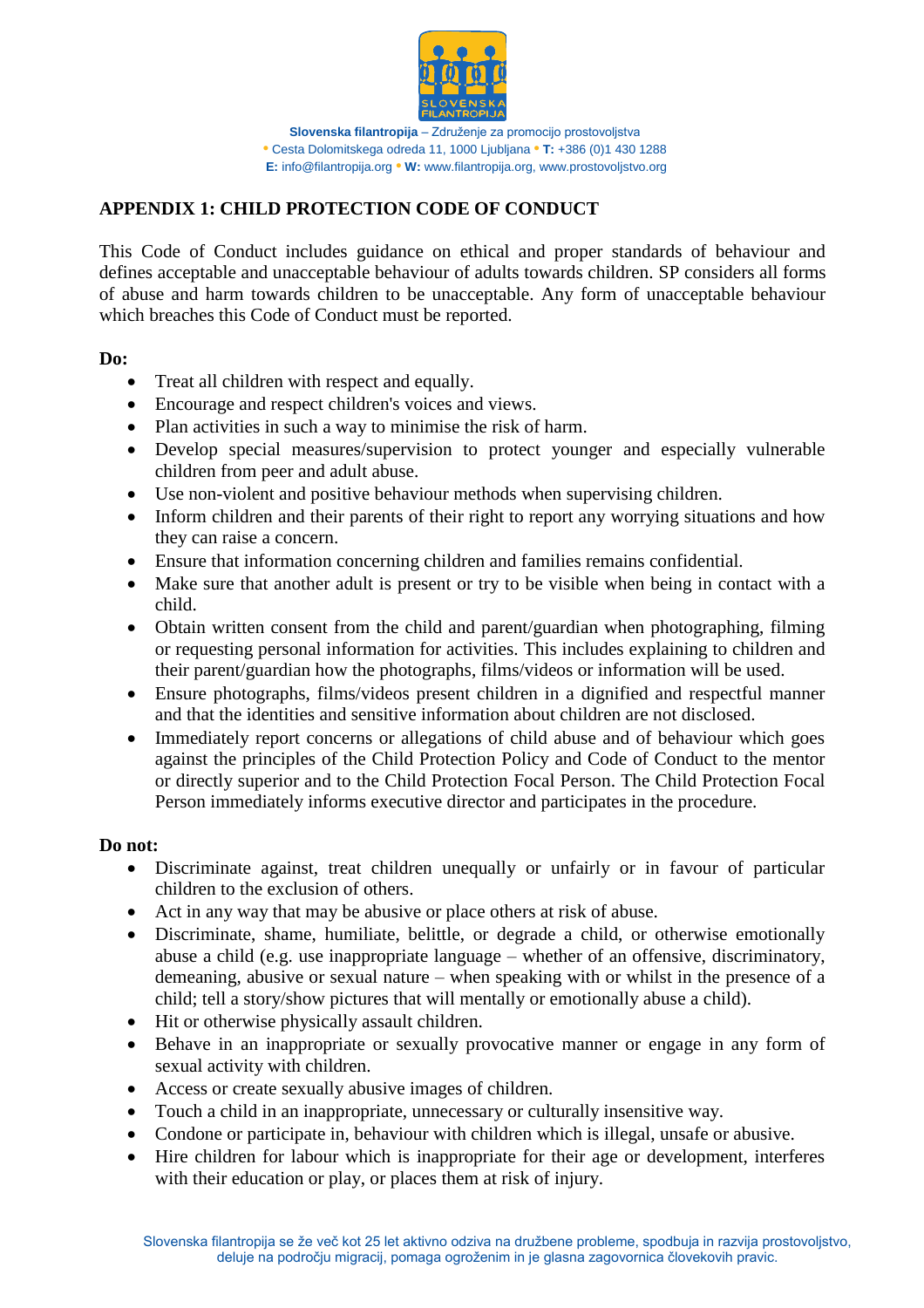

- Use computers, mobile phones, video or digital cameras or any other technology for the purpose of exploiting or harassing children.
- Be alone with a child in any circumstances that might be questioned by others.
- Never have a child stay overnight in the adult's room or sleep in the same bed (unless prior consent is provides by both the child and his/her parent/guardian).
- Perform activities for children that they can do themselves, including dressing, bathing and grooming.
- Suggest inappropriate behaviour or relations of any kind or encourage any crushes by a child.
- Take photographs, film or request personal information if not required for SP's activities.
- Publish an information, story, photograph or video/film without the prior authorisation of the mentor and manager.
- Publish an information, story or photograph which may endanger children or their family.
- Post unofficial pictures or information about children on personal websites or social networks.
- Invite a child to home without the prior consent by his/her parent/guardian and the authorisation of the mentor or directly superior.
- Work with or transport a child alone without the prior consent by his/her parent/guardian and the authorisation of the mentor or directly superior, unless absolutely necessary for the safety of the child.
- Be under the influence of drugs or alcohol while working with children.
- Ignore or fail to report any concern, suspected violation or violation of the Child Protection Policy and the Code of Conduct to the mentor or directly superior and to the Child Protection Focal Person.

#### **Contact information**

Child Protection Focal Person Marina Uzelac: 00 386 1 430 12 88; marina.uzelac@filantropija.org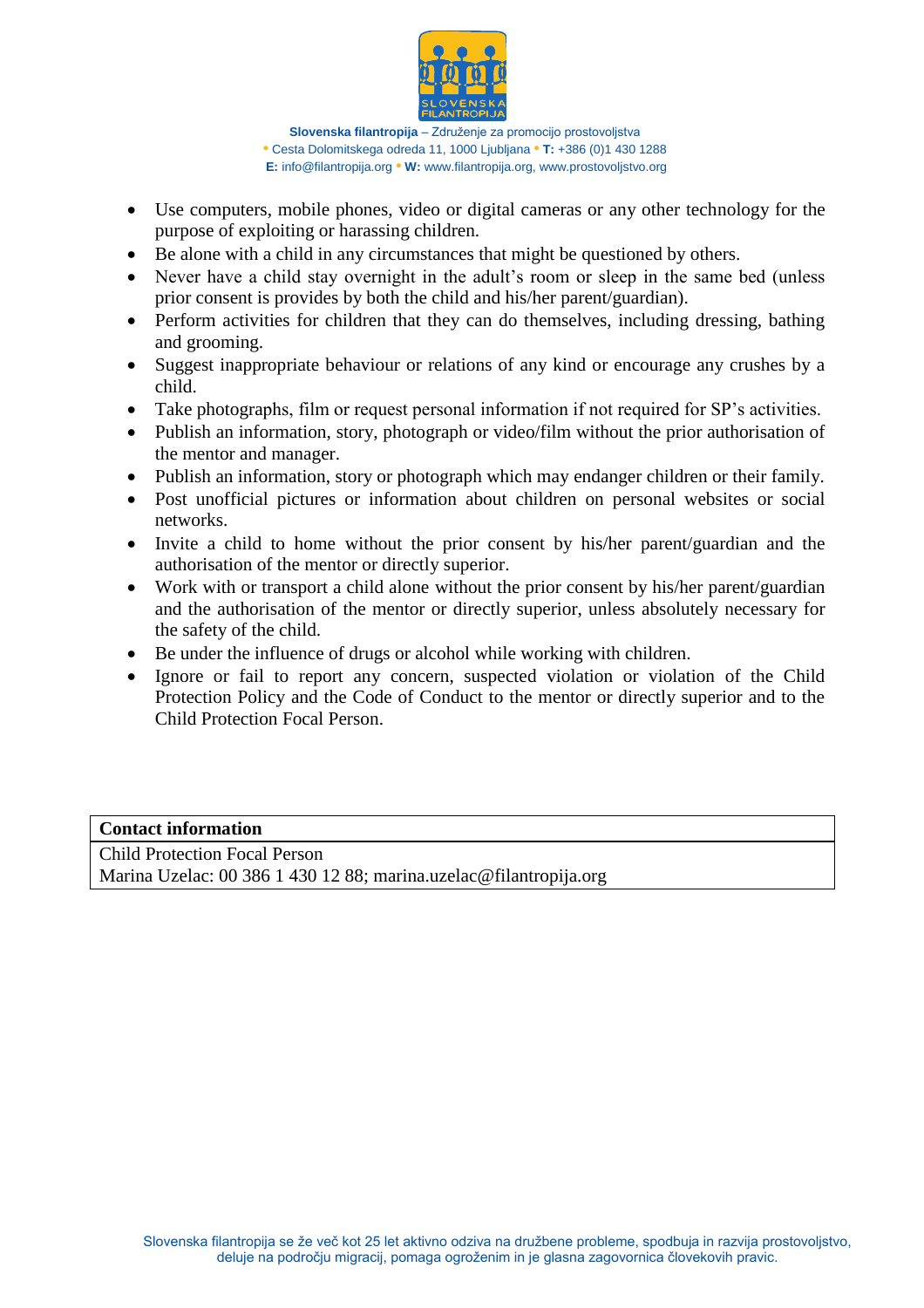

# **APPENDIX 2: COMPLAINT PROCEDURE**

SP is committed to ensuring the safety and welfare of all children with whom we work and has put in place a complaint procedure to cover any situations which may arise, when service users (including children and their parents/guardians) are not satisfied with the way they were treated by SP staff.

## **Complaint procedure:**

In case, service beneficiaries are not happy with a programme or want to express their dissatisfaction with it, they can make a complaint, verbally or in writing a programme manager. They have two-stage complaint procedure available. They are also familiarised with the fact that programme implementers are obliged to respect the principles of the The Code of Ethical Principles in Social Protection and about the possibility to object as defined in the Article 94, of the Social Security Act. Possibilities and the ways of making a complaint are presented to service users by programme professional staff. The procedures are properly displayed in the premises where programmes and activities take place and available on the website of the Slovene Philanthropy too.

1. In the first stage, a beneficiary or his/her legal representative has a possibility to make a written complaint to the head of the Slovene Philanthropy i.e. to the executive director. The executive director is to make a written response proposing a solution or providing an explanation. If the beneficiary is not happy with the provided explanation or the proposed solution, in the second stage of the complaint procedure, he or she has the possibility, readdress his/her complaint and appeal to the Slovenian Philanthropy Managing Board, who pass it on to the Court of Honour to decide on the solution. The Court of Honour decides under the procedure laid down in Article 18 of the Statute of the Slovene Philanthropy.

2. If the beneficiary or his legal representative's complaint fails, or he or she is still not satisfied with the service or with the work and procedures by programme implementers, based on Article 105 of the Social Security Act, he or she can make a request or initiate an extraordinary inspection. The request shall be submitted to the following address: Labour Inspectorate of the Republic of Slovenia – Inspection for Social Affairs, Verovškova 64a, 1000 Ljubljana.

3. In case of dissatisfaction with the offered services, service beneficiary or their legal representatives have also possibility to share comments, opinions and suggestions also with the Social Chamber of Slovenia, Ukmarjeva ulica 2, 1000 Ljubljana and inquiry about possible programme implementers noncompliance with the Ethical Codex principles of Social Security.

4. Whenever a complaint by a service beneficiary or his legal representative is decided upon by an administrative decision, the beneficiary or his/her legal representative can make a complaint or objection in accordance with the remedies that are stated therein. Same procedures can be applied in the case the competent authority of the application does not make its decision within the legally defined deadline.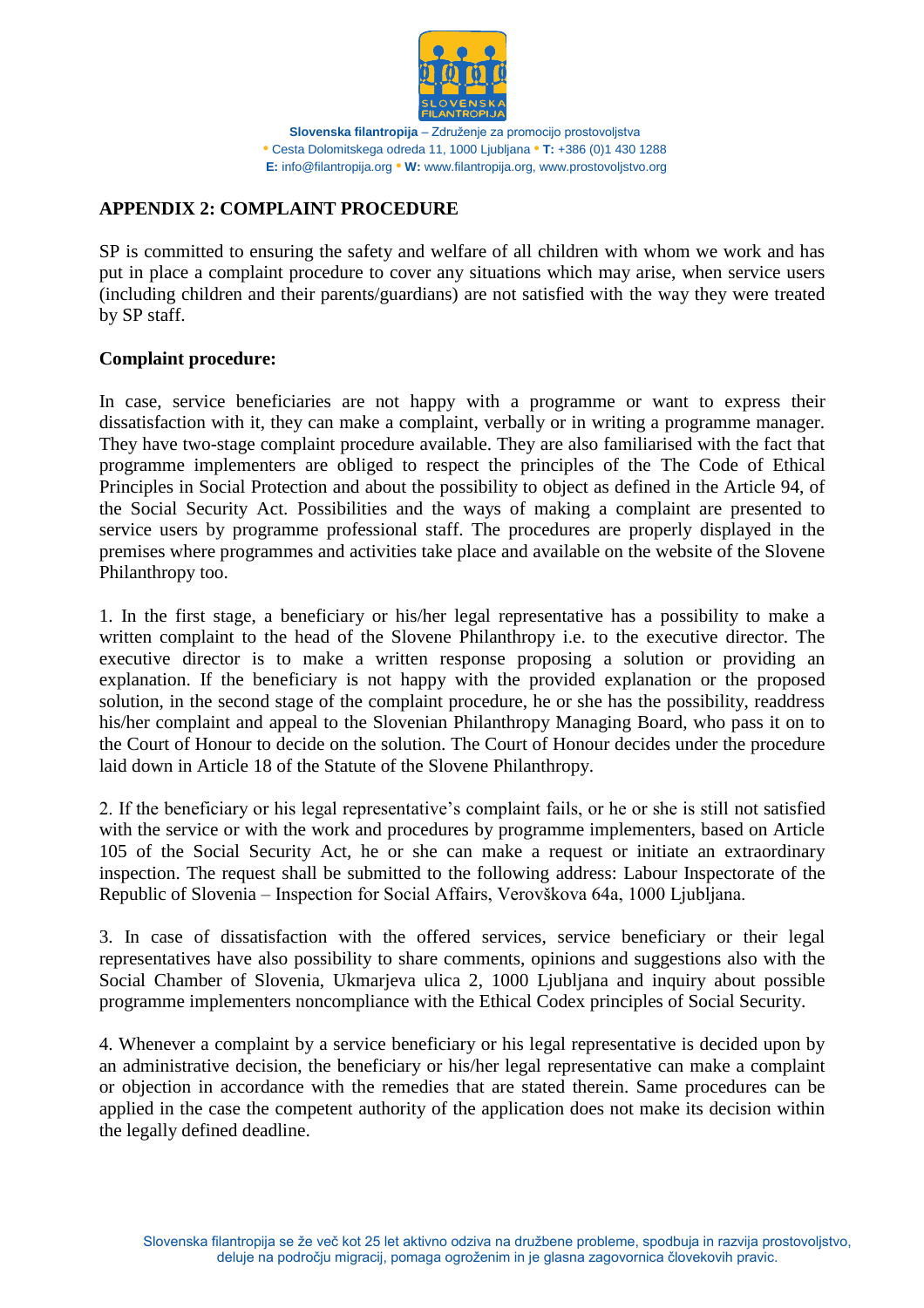

There is an ethics commission available to beneficiaries who take part in the programme as volunteers. The ethics commission is an independent body, composed of representatives of various volunteer organizations; its work is autonomous and it is not a part of the association. Complaints and requests for commission's opinions and views can be addressed to the ethics commission directly; all beneficiaries are informed of this possibility.